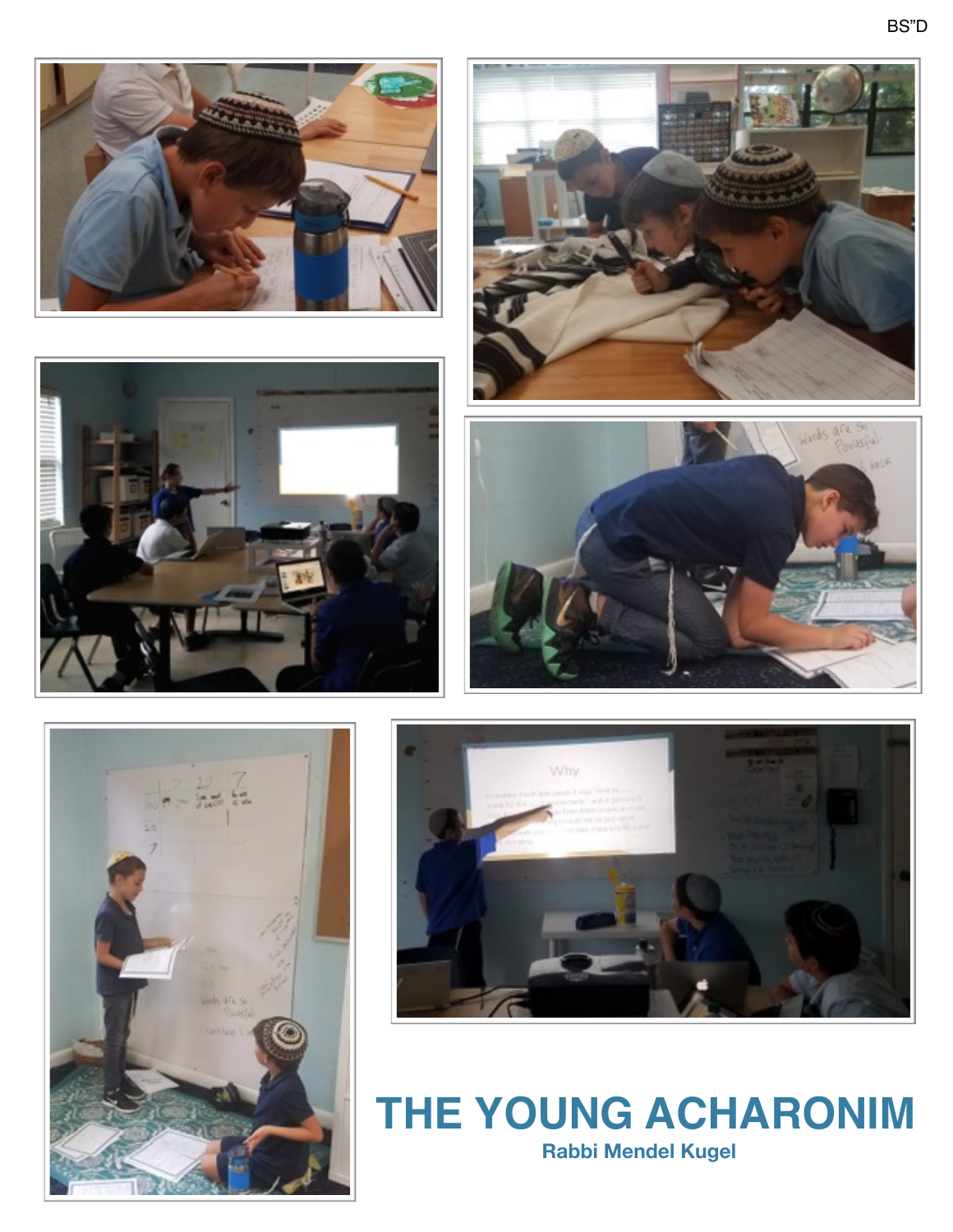### **HOW IT ALL BEGAN**

Early in the school year, while giving a Navi class, one of my 5th grade boys asked a beautiful question on the subject matter- a truly thoughtful and pertinent question. Instead of giving him the answer, I noted what an excellent question it was, and challenged him to spend the weekend doing some research to find the answer on his own. He did just that. Together we created a Drasha from his answer, which he then presented to the class. Seeing that child take ownership over the process, and his pride in presenting his accomplishment to the class, highlighted an important component in education that I had, until that moment, overlooked. That was the day that The Young Acharonim was born.

## **THE YOUNG ACHARONIM**

The Young Acharonim is an integrative environment where, using the ancient methodology used in the Talmud, students are able to hone their critical thinking skills. As a teacher, there's nothing that makes me more proud than hearing a student ask a question during class that shows me he's been thinking critically. How can we encourage our students to exercise their critical thinking? By calling our students 'Young Acharonim' we are empowering them, telling them that their contributions to Torah are valid and important, and that we want to publish it, or teach it to their friends! Now that question they asked in class? It still needs an answer. That is where they use the guided templates of The Young Acharonim to research independently, answer their question, and hold in their hand a beautiful, finished product: Their very own Drasha!

#### **THE PROCESS 3PA**

The process begins with 'Three Possible Answers' or '3PA' as my students have begun to call it.

Every question has several 'facts' that make the question puzzling. If any one of the 'facts' are challenged, the question is answered. In 3PA the students need to identify 3 facts within the question. Then, they 'rack their brains' and think of a possible answer for their question related to each of the questions facts. Let's examine a question from one of my students: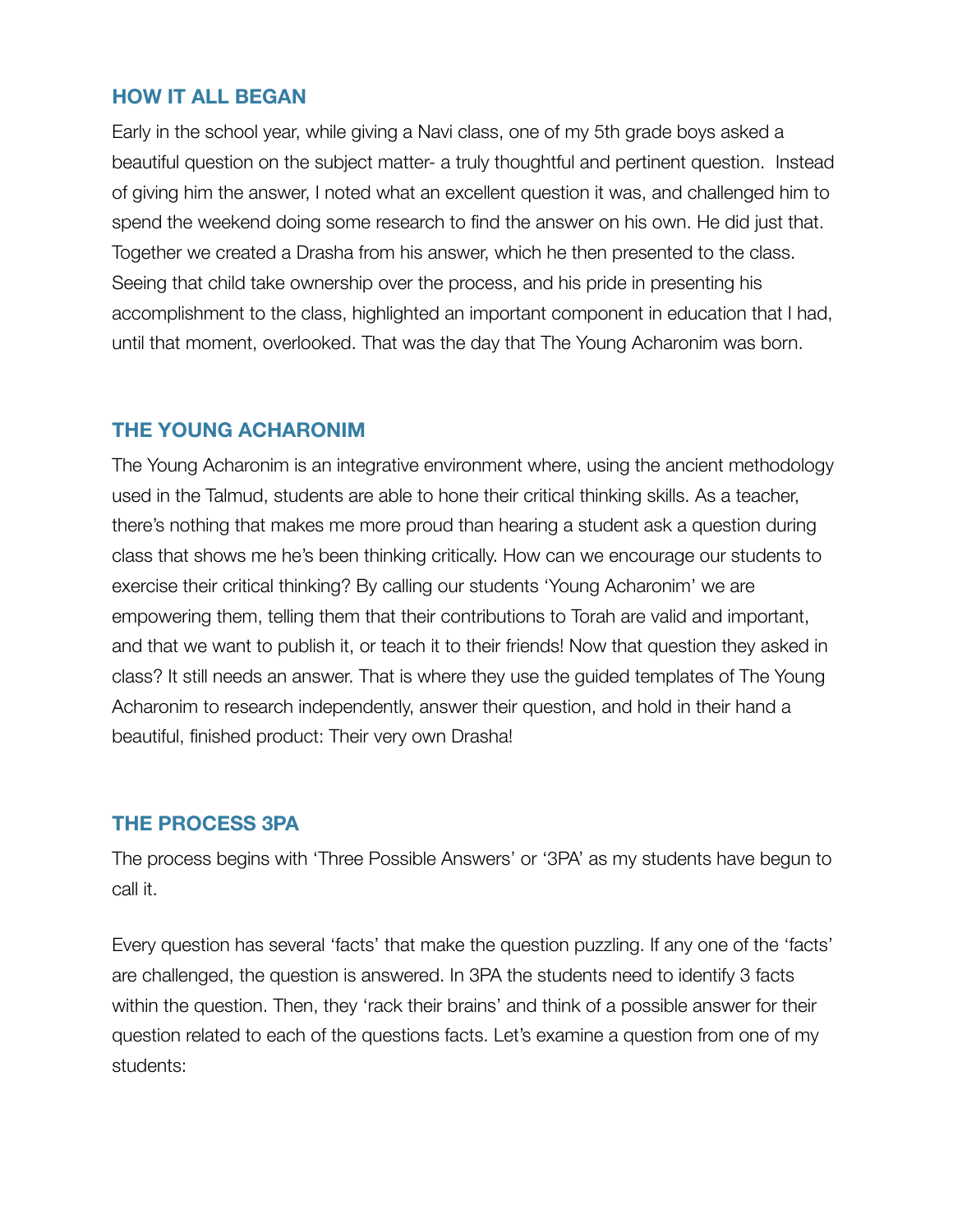**"If it was prophesied that the Philistines were going to capture the Aron (Ark), then why were they punished by G-d with plagues when they did?"** 

**\* Fact 1: Hashem punished the Philistines** 

**\* Fact 2: G-d decreed that the Aron would be taken.** 

**\* Fact 3: The fact that the Philistines took the Aron was not really their choice.** 

**The students then analyze the facts they have found within the question, and come up with possible answers for each fact. Below are 3 possible answers for the aforementioned 'facts' identified by the students:** 

**\* Possible answering point for fact 1: Hashem is looking for a reason to punish the Philistines.** 

**\* Possible answering point for fact 2: A Prophecy doesn't always need to come true.** 

**\* Possible answering point for fact 3: The Philistines made a conscious choice to take the Aron, and for that they were punished.** 

*An important thing to note about the 3PA process is that the above 'possible answers' are thoughts that the students came up with on their own, and then proceed to research. The 'answers' the students first come up with don't need to be correct, or even very good. They just need to demonstrate that the student is analyzing a problem from multiple perspectives.*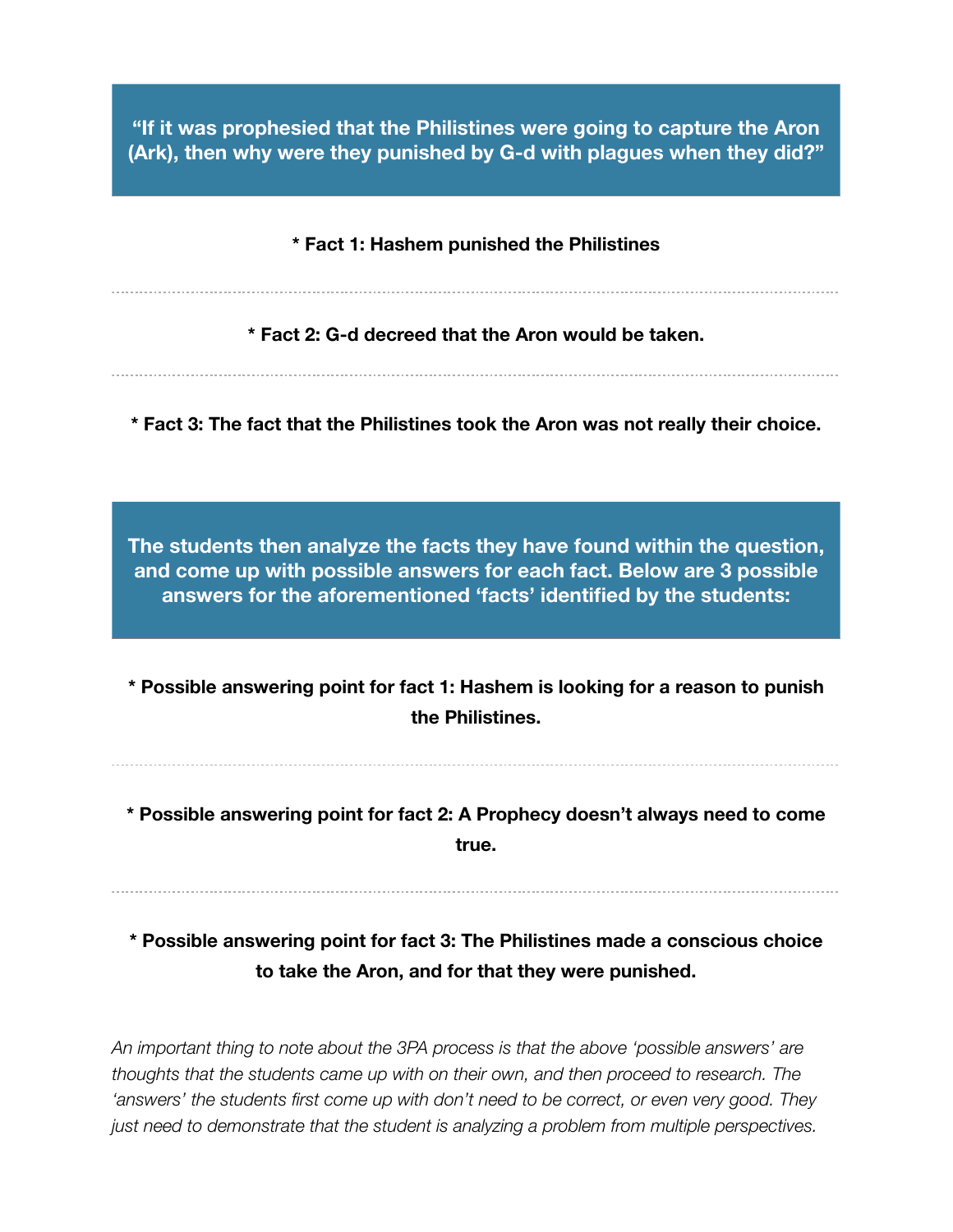# **THE STUDENTS ARE GIVEN THE ATTACHED TEMPLATE CHART TO WORK THROUGH THE PROCESS AND ULTIMATELY FIND THE CORRECT ANSWER.**

| Name:             | בס"ד                                 |
|-------------------|--------------------------------------|
|                   | Building a drasha                    |
| Your source:      |                                      |
|                   |                                      |
| 2) your question: |                                      |
|                   |                                      |
|                   | 3) Three potential answering points: |
| $1) \,$           | 2)                                   |
| 3)                |                                      |
|                   | 4) Your answer:                      |
|                   |                                      |
|                   | Proof:                               |
|                   |                                      |
|                   | 5) lesson for our lives:             |
|                   |                                      |
|                   |                                      |
|                   |                                      |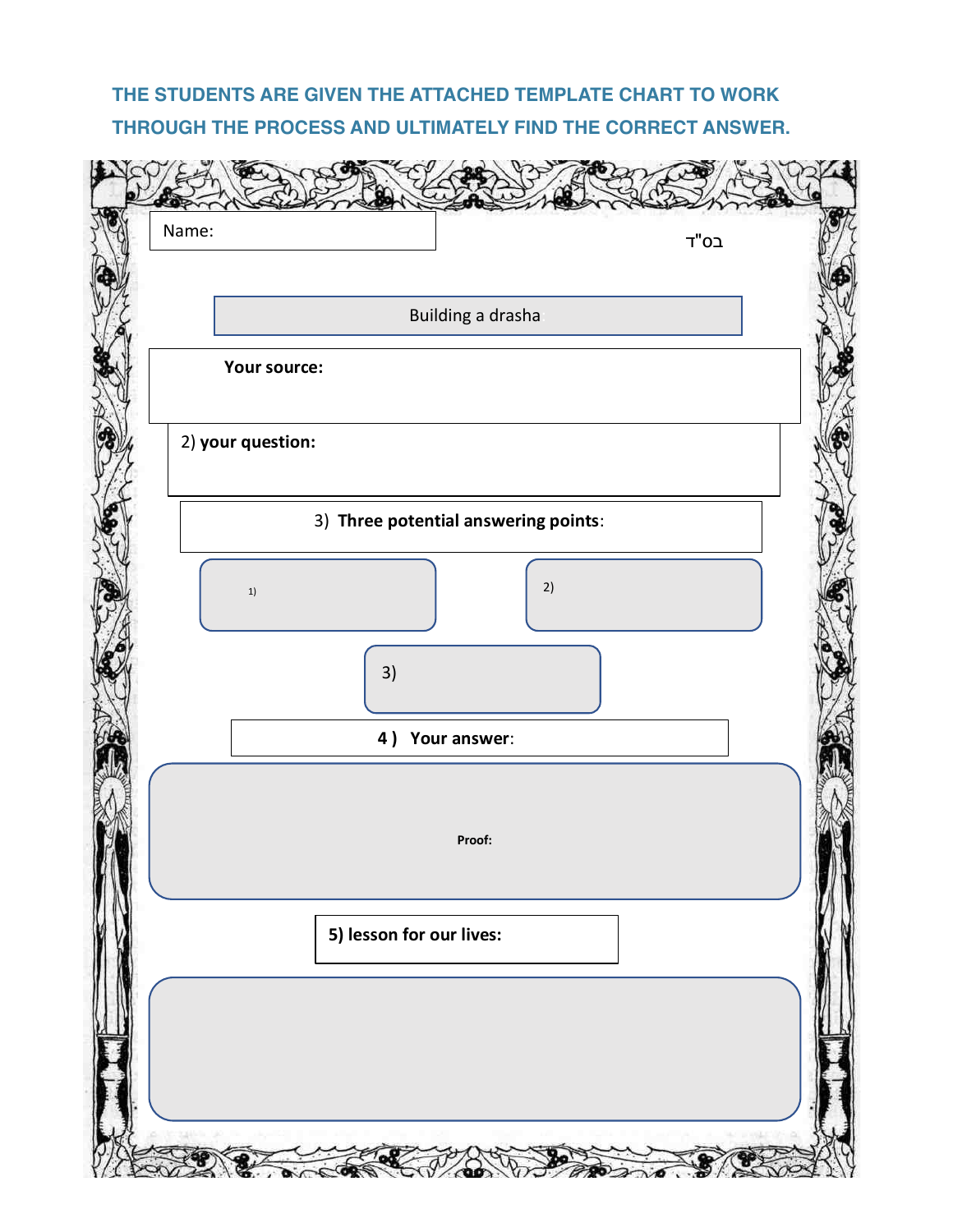The Drasha must contain a source, and a relevant "Hora'ah"- a lesson in practical life. The Drasha must also contain background of how the question came up in class, and any other relevant background information. When the entire chart is filled in, the child has completed their Drasha, and is ready to share his findings with the class, if he wishes. My students have gotten very creative with this part of The Young Acharonim,- I have even seen then create their own powerpoint presentations!

Additionally, I have been collecting the students' Drashot to publish in a bi-annual publication for their parents, and for the rest of the school. Imagine the satisfaction of seeing their work in print!